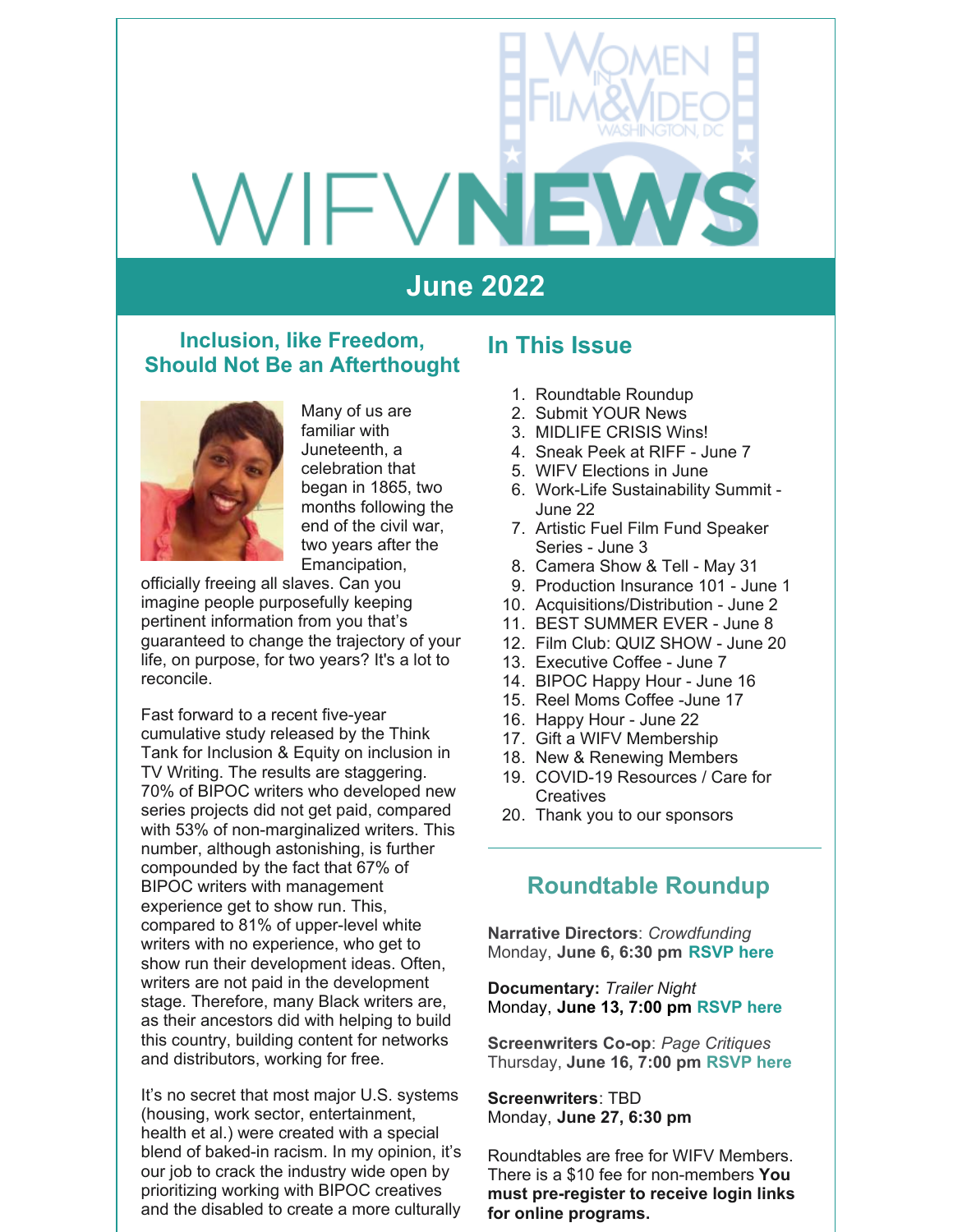appropriate and authentic viewing experience for all.

With WIFV, I'm happy and honored to serve an organization laser-focused on contributing to a more equitable and just industry to normalize inclusivity. WIFV provides access to entertainment information, events, and gigs. Grant opportunities, super programming, and an unapologetic stance for hot topic issues. In this case, we shouldn't wait two years to practice inclusion, it starts now. Many thanks to our members, allies for progress, improvement, and change. I am hopeful for a future where BIPOC and Disabled aren't simply boxes to check off; I'm hopeful for a transformed industry that doesn't need boxes.

#### **Send Your News & Photos**

Deadline for Members in the News is the 10th of the month. Send an article (100 words or so) and a photograph or link to **[director@wifv.org](https://www.wifv.org/news/newsletter/)**. **You can see past issues here.** Deadline for the monthly newsletter is the 20th of the month.

**We welcome receiving photos of you at work - writing, filming, acting, being a stellar PA**. Send your photos to **[director@wifv.org](mailto:director@wifv.org)**. Please provide a project name and a photo credit.

Yours truly,

Monda Webb WIFV Executive Vice President

# **News You Can Use**

## **Eller & Germain Film Wins!**



WIFV members **Ramata Eller** and **Charles Germain'**s short film MIDLIFE CRISIS won the Best Micro Short Award at **[YouFilmFest](https://www.kennedy-center.org/whats-on/explore-by-genre/film/2021-2022/you-film-festival-r/)** 2022 on April 2nd at the Reach at the Kennedy Center. It was filmed in DC with local actors Cristen Stephansky, Brian Mac Ian and Kirk O'Neal. You can watch the film here: **[www.ramataeller.com/film](http://www.ramataeller.com/film)**.

# **Exclusive Sneak Peek at RIFF - June 7**



Join us for an Exclusive Sneak Preview of THERE IS NO RAIN IN HELL on Tuesday, June 7 at 9:15 pm, opening night of the Richmond International Film Festival. Link to the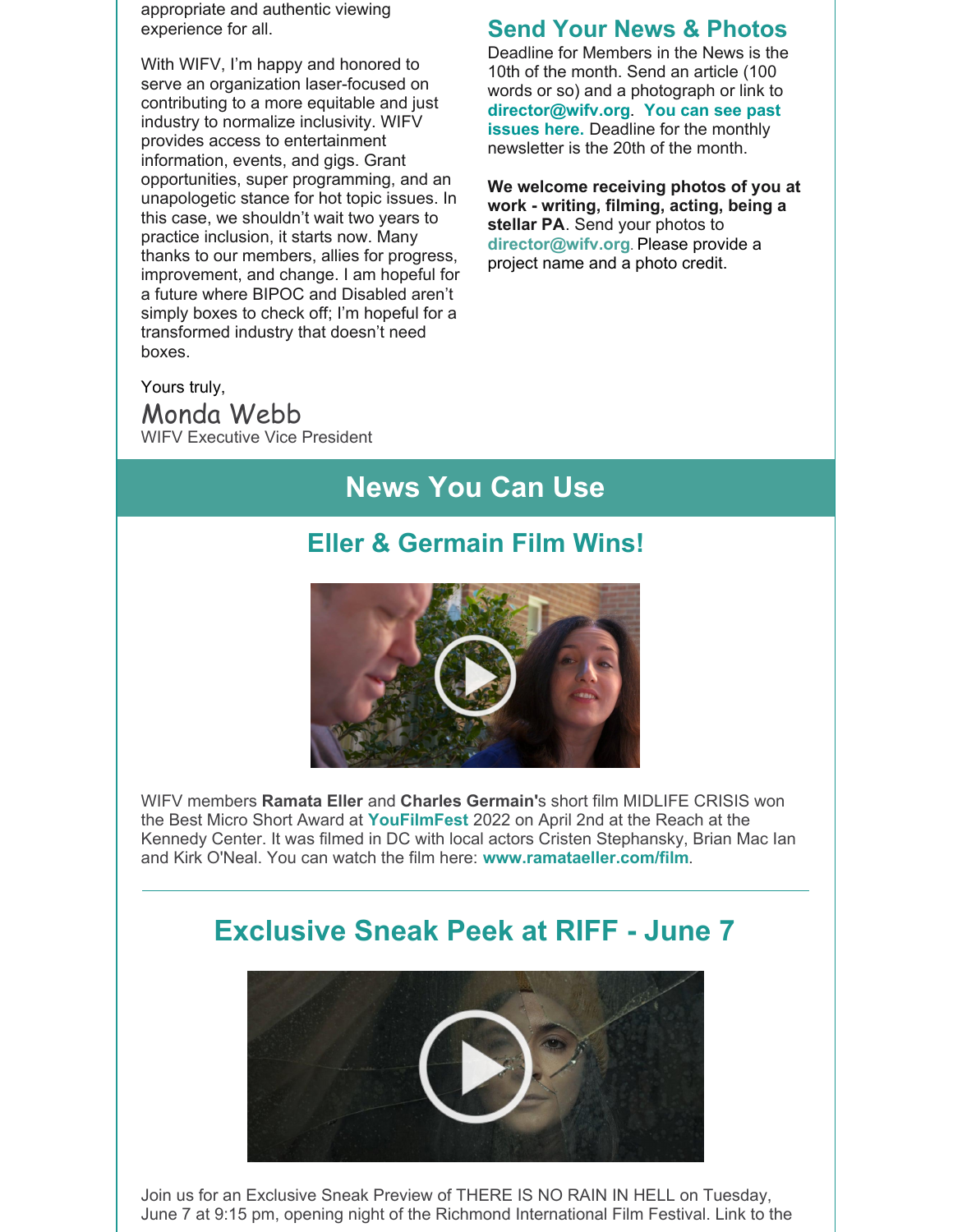event and tickets: **<https://bit.ly/3PDA9fm>**

It is the feature debut film of WIFV member and Iranian independent filmmaker, **Zahra Shahhatami**.. The movie is an anti-war film. Her intention is to dedicate her work and its proceeds to the people of Ukraine.

Log line:"The survivors of a brutal war are captives in an old candle factory. Every single character protects something which represents a strand of life in a place where there is no sight of existence."

"War is the most sorrowful reality in the world. We all understand an injustice and should not remain silent when others are in pain. This film gives the audience the possibility to live the life of innocent civilians during war. The aim as an artist is to create compassion."

Zahra Shahhatami will be present at the opening night and do an in-person Q&A after the screening.

#### **WIFV Board Election in June**

General and Executive Members (including those representing WIFV Corporate Supporters) are eligible to vote in this election and will be emailed ballots. It is important to participate as the Board is responsible for overseeing programs, governing the organization, ensuring financial stability, and forming partnerships to benefit the membership. Questions? Email **[director@wifv.org](mailto:director@wifv.org)**





THE U.S. SCREEN INDUSTRY SUSTAINABILITY SURVEY

# **Work-Life Sustainability Summit - 6/22**

Join Reel Families for Change on **Wednesday, June 22** for our national **Work-Life Sustainability Summit.** This virtual event will bring our industry's thought-leaders and changemakers together in one place to share viable solutions and tangible actions for creating a more equitable, inclusive, and family-supportive screen industry. Hear from special guests like **Madeline Di Nonno** (Geena Davis Institute on Gender in Media), **Bliss Griffin** (Actors Equity Association), **Rachel Spencer**

**Hewitt** (PAAL Theatre), and more!

**[Register](https://www.reelfamiliesforchange.org/summit/) here** with code **CUZA22** for a special 50% discount**.** Questions? Email **[events@reelfamilies.org](mailto:events@reelfamilies.org)** for additional support.

# **Artistic Fuel Speaker Series - June 3**

WIFV Executive Director, Melissa Houghton, will be the guest of the Artistic Fuel Film Fund in their speaker series on June 3. We will be discussing the importance of having a community of creatives to support your work.



Please join us on Friday, **June 3, 7 pm** ET **[REGISTER](https://www.eventbrite.com/e/artistic-fuel-film-fund-melissa-hougton-of-women-in-film-video-tickets-343340770487?aff=affiliate7) HERE**

# **Upcoming Events**



#### **Camera Show & Tell - May 31**

Come see and try some of the best equipment around: You can demonstrate the Sony FX9, FX6, Ronin RS,

and Red Komodo! Check out mirrorless Canon cameras, anamorphic lenses, etc. Try out the gear and see for yourself what you'd like to use for your next project! Cinematographers **Erich Roland** and **Sheila Smith** will be on hand to demonstrate cameras and answer your questions.

Tuesday, **May 31, 6:00 pm [RSVP](https://r20.rs6.net/tn.jsp?f=001h1NJsH7bC80MrwRwr1iHD1i-ZY6QwofbVIYTAmBA07JNOEaRrwgAa6gPJcxpbKD5stGX2_HZHvMIiz7RKNPADSzEiMZIeSdKxYcep0Z26O4brxk43HPaS_HZiaAWwV50QSLogcAAcEE576imTcERneW6tbciuBPxgyI16aEBZ519YTD2mfBJLrqWodl27TaISHtO-X8BNWA0vVF1rFK-yqzL1Hk3Mp62&c=dEnoz49Gpm7HeFSnyTPvZV5oHtx3BaoLL_g2ZQO6j6mbZyOIvyGA-w==&ch=dsJrz81Z18UJnySfnuEaNYEY65F4OV4Ag1ptT2zypAXyQnVNLHtRQQ==) here**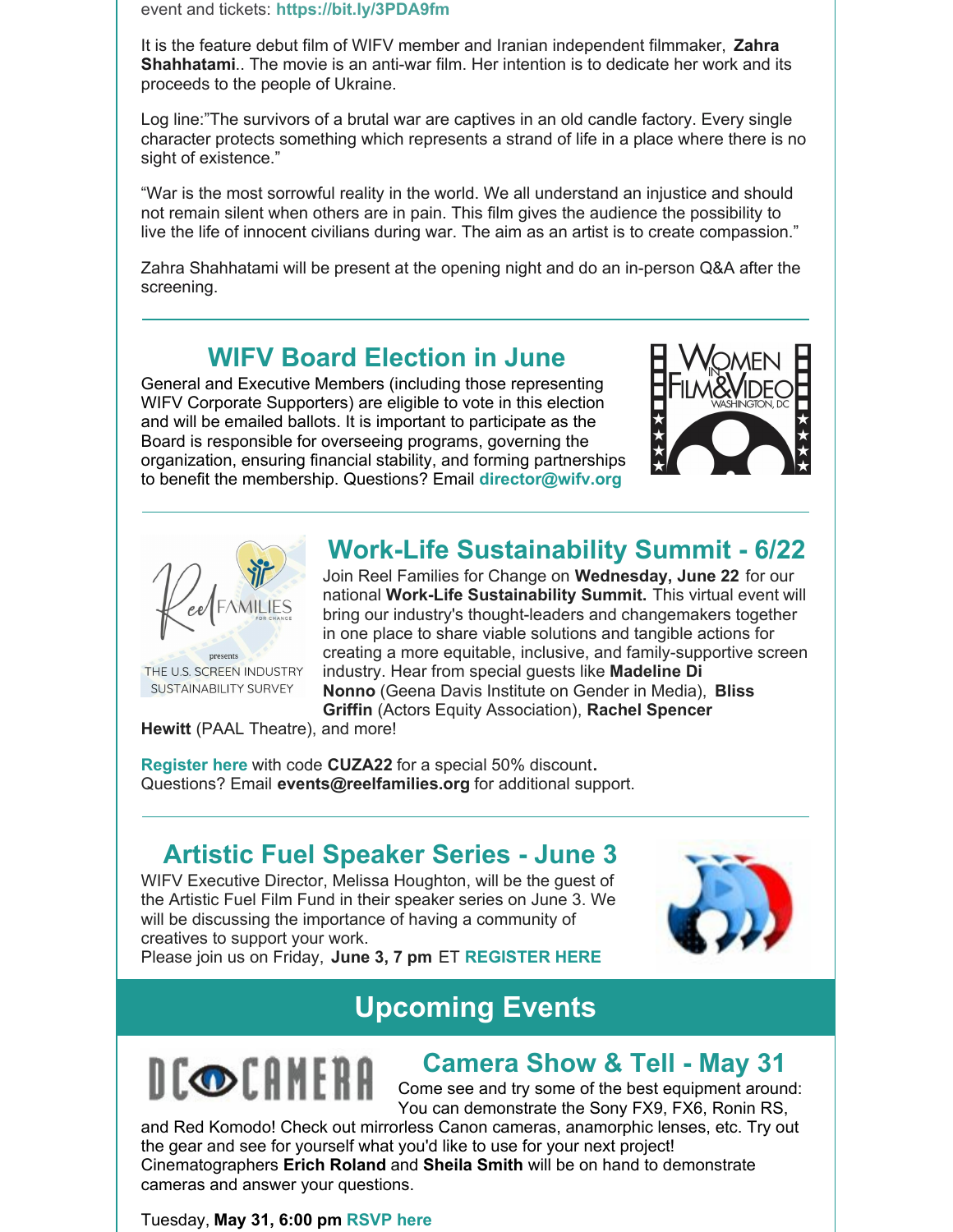\$15 for WIFV Members (must be logged in) and Students / \$30 for public **DC Camera, 2810-B Merrilee Drive, Fairfax, VA 22031** This is an in-person event. TWO SPACES LEFT. We are following all COVID-19 regulations for in-person events. Bring proof of vaccination and please do a rapid test the day of the event. It is a masked event!

## Production Insurance 101 - June 1

**Stacie O'Beirne**, Sr. Vice President of Front Row Insurance Brokers and a long time Film and Entertainment Insurance Broker will detail the special coverage needed for Productions, from preproduction through principal photography to distribution. Stacie brings her depth of experience to bring to you everything you want and need to know about Production and Errors & Omissions Insurance Coverage.



#### Wednesday, **June 1, 6:30 pm [RSVP](https://r20.rs6.net/tn.jsp?f=001h1NJsH7bC80MrwRwr1iHD1i-ZY6QwofbVIYTAmBA07JNOEaRrwgAaxpw8w6R8lSMt3iyTFj7xm2BPdOrAYD3OwjNKy1LEjd_PVOUN2PVXVWbkC4qOniPc7j9cviENGbU70eEyMdMaPiv3x7GQqcYl5nZGEfjY7ZCfOiUbFhtJPCKMP9n5W4R9OG5D1liOSltaxQQVfPWahAq_WXCP8ATvOOFZDbttQz9&c=dEnoz49Gpm7HeFSnyTPvZV5oHtx3BaoLL_g2ZQO6j6mbZyOIvyGA-w==&ch=dsJrz81Z18UJnySfnuEaNYEY65F4OV4Ag1ptT2zypAXyQnVNLHtRQQ==) here**

\$15 WIFV Members / \$30 Public

You will be sent the login link to this webinar with your registration confirmation. If you registered for this program on the original date, you are still registered and will be sent the updated login link.

Event sponsored by **[Everywoman](https://everywomanstudios.com/) Studios**, **[Interface](https://www.interfacemedia.com/?gclid=CjwKCAjwx8iIBhBwEiwA2quaq6EbtRw8fm_ES4lYn6JIc3ZBt-r1SGHRN9VOJCzMwHdSZqzhJk2IPRoCgpMQAvD_BwE) Media Group**, **[202Creates](http://www.202creates.com/)**, and **[OCTFME](https://www.entertainment.dc.gov/)**.



# Acquisition & Distribution - June 2

Understanding where your script figures into the acquisition and distribution landscape is critical whether you want to sell your script or produce it yourself. **Steve Douglas-Craig** will share his expertise about getting films into the marketplace. This workshop is a public part of the Narrative Script Development Fellowship for June.

Thursday, **June 2, 6:30 pm [RSVP](https://r20.rs6.net/tn.jsp?f=001h1NJsH7bC80MrwRwr1iHD1i-ZY6QwofbVIYTAmBA07JNOEaRrwgAaz2sapbZs0-mNoEIRYfQAuFY1TgfPZdfWL286BAd-1gMdQFnRQg-feRMgr7CigMDc7wcIfWRLawv9Yy3FBftKDDY-dxTz08OCTbB5HBcgWPOsnf8bP5GyLf9iXb6mmLjBrky-vkB414pqDI6tIOpLuhU0WNH2eFZzMN5-TF1ert9&c=dEnoz49Gpm7HeFSnyTPvZV5oHtx3BaoLL_g2ZQO6j6mbZyOIvyGA-w==&ch=dsJrz81Z18UJnySfnuEaNYEY65F4OV4Ag1ptT2zypAXyQnVNLHtRQQ==) here** \$15 WIFV Members / \$30 Public

You will be sent the login link to this webinar with your registration confirmation.

The WIFV Narrative Script Development Fellowship is supported in part by an award from the National Endowment for the Arts. To find out more about how National Endowment for the Arts grants impact individuals and communities, visit **[www.arts.gov](http://www.arts.gov/)**. Additional support was received from **[OCTFME/202](http://www.entertainment.dc.gov) Creates** and the Gem Star Foundation.



# **Filmmaker Conversation: BEST SUMMER EVER - 6/8**

Sage and Anthony have had the "Best Summer Ever" after falling in love at a dance camp in Vermont. Not expecting to see each other again until the following summer, Sage, by a twist of fate, arrives unexpectedly at the same high school as Anthony. Now faced with the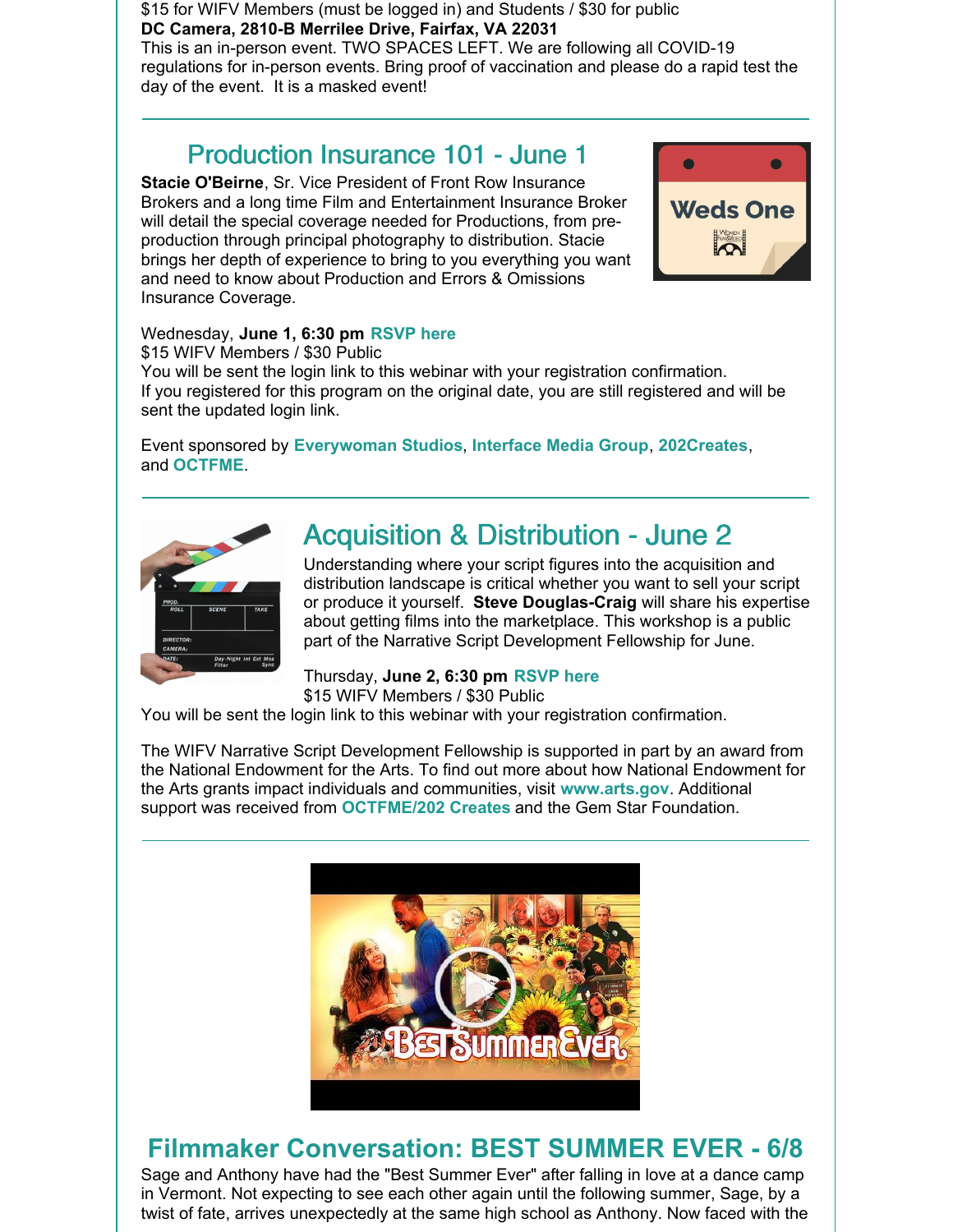drama of high school cliques, an evil cheerleader, and the illegal secret that keeps Sage's family on the move, they are forced to reevaluate their relationship as Tony struggles to be both the high school football star and the dancer he's always wanted to be. Watch the trailer above!

Panelists: **Michael Parks Randa,** Director, Executive Producer, Screenwriter, Editor, **Ila B. Halby,** Executive Producer, Casting Director, **Ajani Murray, "AJ"** Actor/Advocate and **Madeline Rhodes, "Mumu"** Head Songwriter/ Musical Supervisor, Actor.

#### Wednesday, **June 8, 6:30 PM [RSVP](https://r20.rs6.net/tn.jsp?f=001h1NJsH7bC80MrwRwr1iHD1i-ZY6QwofbVIYTAmBA07JNOEaRrwgAaz2sapbZs0-mICXAENNAsse9FdtnKnoFPtP2QSP32JBq4CXQzmahvdfZpTY6sCO1GNeie2Om7U5y3uhLWcppEuvLDM-w9CdMJ_-zkIU7rClP8sMS14_s8obyKeAagW3kXImZZysmXCPmSKzOPv1FCatLiZWM9YcsBd389o7eqyDo&c=dEnoz49Gpm7HeFSnyTPvZV5oHtx3BaoLL_g2ZQO6j6mbZyOIvyGA-w==&ch=dsJrz81Z18UJnySfnuEaNYEY65F4OV4Ag1ptT2zypAXyQnVNLHtRQQ==) Here**

\$10 for WIFV Members (must be logged in) and students / \$20 for Public This is an online webinar. You will receive the login information with your registration confirmation.

# **Film Club - June 20 - QUIZ SHOW**

Based on a true story, a big-money, high-stakes TV game show becomes the subject of a scandal when a Washington investigator uncovers corruption behind the scenes – implicating both current and former winners. Directed by Robert Redford and starring John Turturro, Rob Morrow, and Ralph Fiennes.



#### Monday, **June 20**, **7:30 pm** (ET) **[RSVP](https://www.wifv.org/calendar/#id=21507&cid=783&wid=401&type=Cal) here**

This is an online meeting. You will receive the login info with your registration confirmation. Watch the film in advance of the meeting. Discussion questions on registration page.

The WIFV Film Club is another great way to build connections with fellow members of the film community. We meet on the third Monday of each month, from 7:30 – 8:30 pm ET. Join us via Zoom for a lively, unrecorded discussion. (What happens in Film Club stays in Film Club.)

We'll announce the next film at the end of each meeting. **Your WIFV Film Club Hosts: Ericka Boston, Connie St. John, and Cathie Saadeh**



These are free, online events. You will receive the login with your registration confirmation.

**BIPOC Happy Hour** Thursday, **June 16, 4:30 pm [RSVP](https://www.wifv.org/calendar/#id=21501&cid=783&wid=401&type=Cal) here**

**Networking Happy Hour** [Wednesday,](https://www.wifv.org/calendar/#id=21504&cid=783&wid=401&type=Cal) **June 22**, **5:30 pm RSVP here**

**Save the date** - Tuesday, June 28, as we are looking for a venue for an in-person New Moon Happy Hour!



These are free, online events. You will receive he login link with your registration confirmation.

**Executive Member Coffee** Tuesday, **June 7, 9:00 am [RSVP](https://r20.rs6.net/tn.jsp?f=001h1NJsH7bC80MrwRwr1iHD1i-ZY6QwofbVIYTAmBA07JNOEaRrwgAa3y_OFsH2_CCeT5AGOvUEPUGNt4tADjVrspPUtl85f-t688iNwrJUwf17pUP7pZ1_0lqfFeEHLrDjABAqkUvULM5FLeWQQjd44Loy8vIfqA6E-btPA617SLZq4tqsHEzMaLJP2kSBe3DYpMhZJi1s1EOcFShy76_c2cO94wUk_CF&c=dEnoz49Gpm7HeFSnyTPvZV5oHtx3BaoLL_g2ZQO6j6mbZyOIvyGA-w==&ch=dsJrz81Z18UJnySfnuEaNYEY65F4OV4Ag1ptT2zypAXyQnVNLHtRQQ==) here** Program sponsored by **[OCTFME/202Creates](https://r20.rs6.net/tn.jsp?f=001h1NJsH7bC80MrwRwr1iHD1i-ZY6QwofbVIYTAmBA07JNOEaRrwgAa6gPJcxpbKD5uZFRrRDgYEd61Utxx-cVCM-ihCeOHL_7upGI3Q_Nee13WXP0TtApg8q4Z1IX3exi5G7EKXqB4NyUAKX-c-kxb8WcVj0twpyX&c=dEnoz49Gpm7HeFSnyTPvZV5oHtx3BaoLL_g2ZQO6j6mbZyOIvyGA-w==&ch=dsJrz81Z18UJnySfnuEaNYEY65F4OV4Ag1ptT2zypAXyQnVNLHtRQQ==)**

**Reel Moms Coffee** Friday**, June 17, 10:00 am [RSVP](https://www.wifv.org/calendar/#id=21490&cid=783&wid=401&type=Cal) here** Short Film Challenge Theme is Dad

#### **Gift WIFV for Your Grad or Friend**

Do you know a college student graduating to make their mark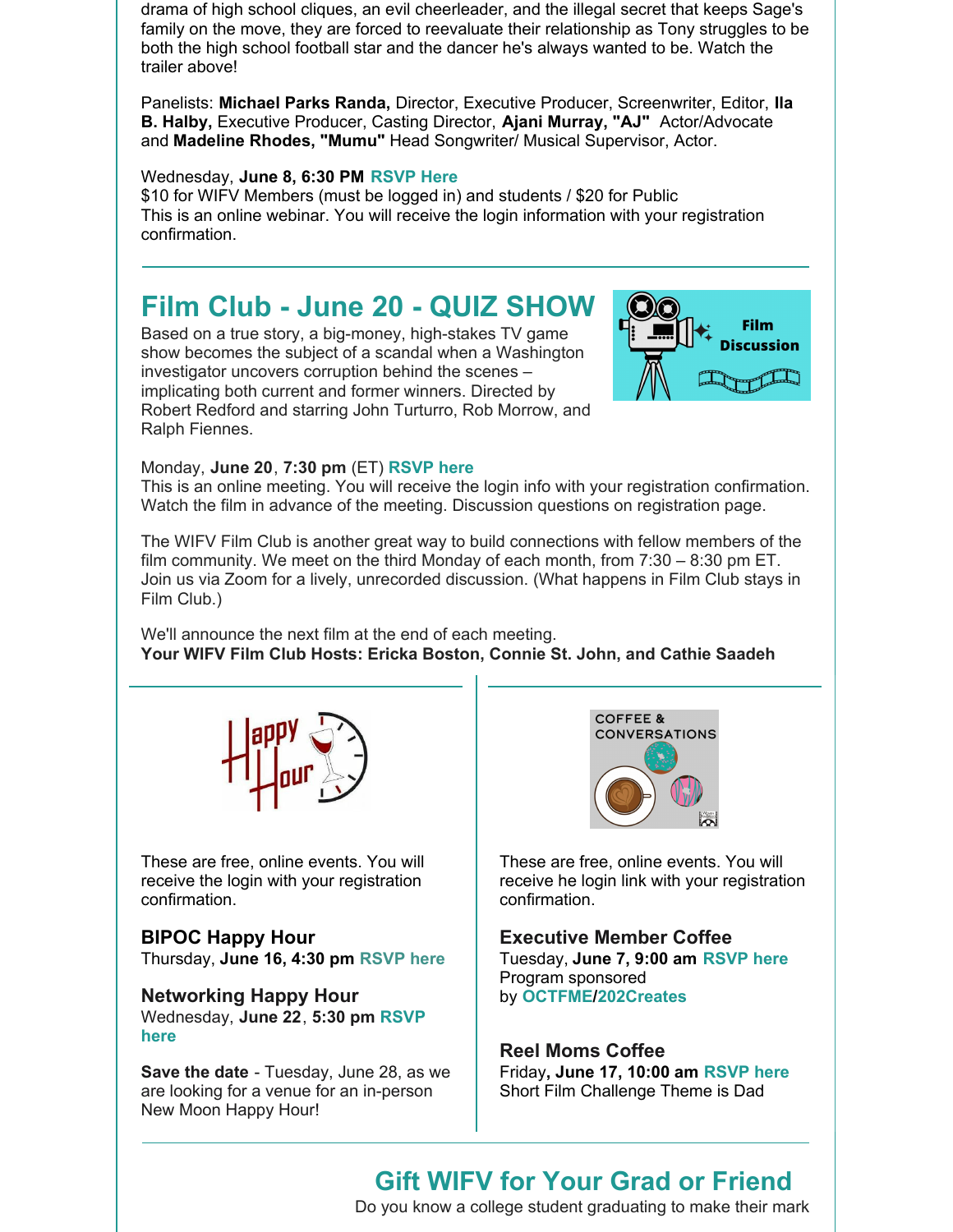

in the film/television industry? Know someone transitioning that could use a community boost?

We've got the perfect graduation gift!! A WIFV membership! There's no better way to connect a new graduate with professional opportunities and connections in our region.

They graduated with a degree in this industry; help them actually get a job in what they went to school for! We can take

the info over the phone (202-429-9438) **or you can sign [them](https://www.wifv.org/join/) up here**. As our gift to you, we will refund you the processing fee!

### **New & Renewing Members (April 29 - May 26)**

Barbara Ballow Catherine Batavick Alison Bauer Shaina Blackman Leslie Bono Debbie Brodsky Birgit Buhleier Rebecca Bustamante Celeste Caldwell Lauren Cardillo Rachel Skopp Cardillo Anne Chapman Dylan Graves Comstock Carlyn Davis Danielle Davy Donna Deter Julianne Donofrio Sue Dorfman Hugh Drescher

Peggy Fleming Andrea Fuller Jack Gerbes Charles Germain Emma Mankey Hidem Ben Howard Jill N. Jackson David Joyner Jen Katz Serena Lee Diandra Leslie-Pelecky Kathy Nguyen Li Alexis McCombs Isabel McLane Bridget Bell McMahon Judith Meschel Adam Myers

Beryl Neurman Martha Newman Amy Oden J. Overstreet Emma Pearce Mark Ricche Malikkah Rollins Nikki Rouiller May Santiago Connie St. John Ramsey Telhami Juliana Vaccarro

**Corporate Supporters**: Carlyn Davis Casting Fusilli Films Maryland Film Office

# **COVID-19 Resources**

WIFV has been collecting (and suggesting) relief resources for freelancers, artists, and small businesses across the region. **[Access](https://www.wifv.org/resources/) them here**.

**Care for [Creatives](https://www.creativeaffairsdc.com/partnerships)** provides pay-what-you-can mental health support to the DC creative and entrepreneurial community. Individuals who reach out to the CCSC are matched with a clinical intern to support them through a solution-oriented therapy approach. All services are confidential and will be provided via tele-health.

Email **[CCSCFoggyBottom@gwu.edu](mailto:CCSCFoggyBottom@gwu.edu)** and the Care for Creatives team will follow up with more information.

# **Thanks to our sponsors**